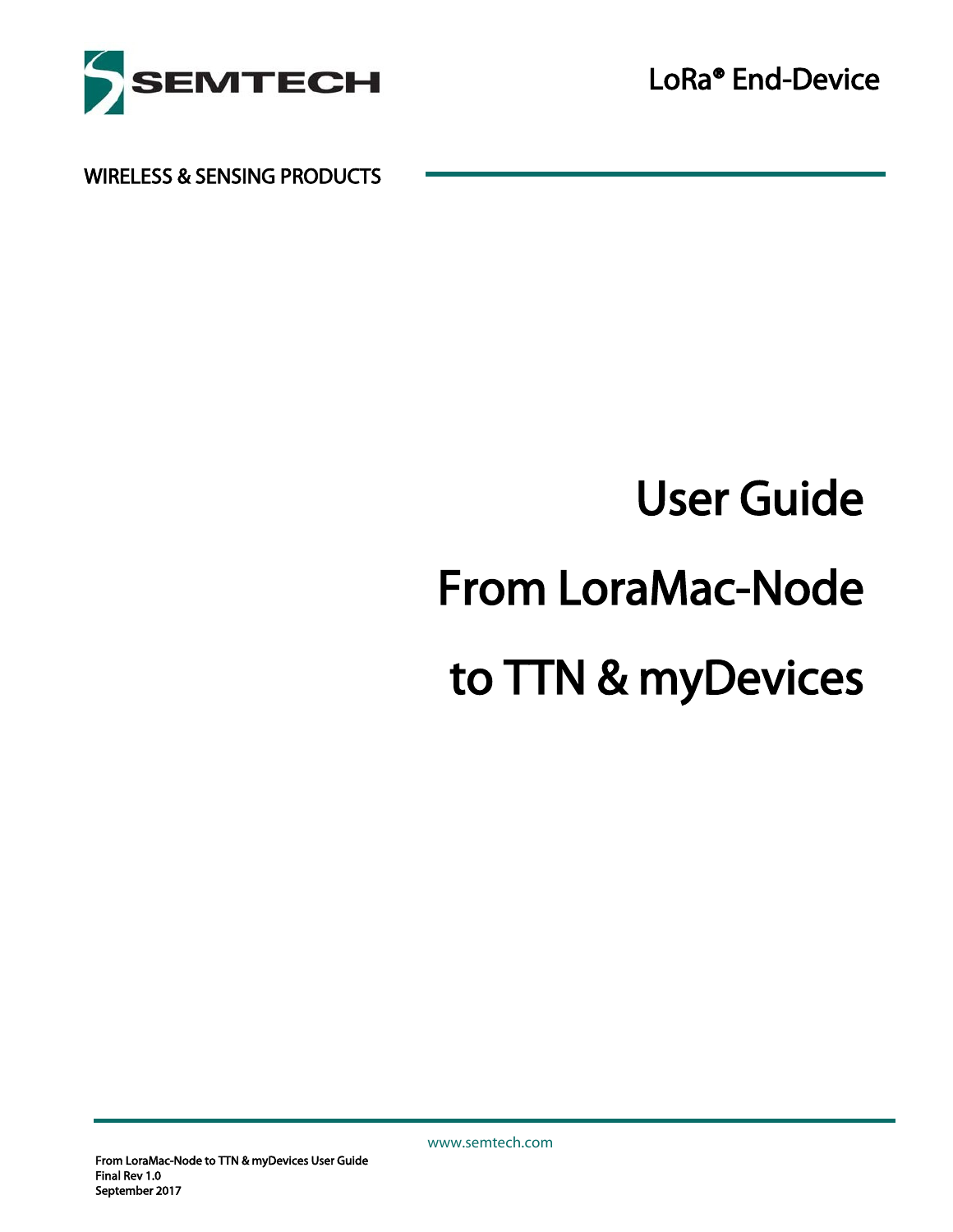#### **Table of Contents**

| 1              |               |       |  |
|----------------|---------------|-------|--|
|                | 1.1           |       |  |
| $\overline{2}$ |               |       |  |
|                | 2.1           |       |  |
|                | $2.2^{\circ}$ |       |  |
|                |               | 2.2.1 |  |
|                |               | 2.2.2 |  |
|                |               | 2.2.3 |  |
|                |               |       |  |
|                |               | 2.3.1 |  |
|                |               | 2.3.2 |  |
|                |               | 2.3.3 |  |
|                |               | 2.3.4 |  |
|                |               | 2.3.5 |  |
|                |               | 2.3.6 |  |
|                |               | 2.3.7 |  |
|                |               | 2.3.8 |  |
| 3              |               |       |  |
|                | 3.1           |       |  |
|                | 3.2           |       |  |
|                |               | 3.2.1 |  |
|                |               | 3.2.2 |  |
|                |               | 3.2.3 |  |
|                |               | 3.2.4 |  |
| 4              |               |       |  |
|                | 4.1           |       |  |
|                | 4.2           |       |  |
|                |               |       |  |
|                | 4.4           |       |  |
|                | 4.5           |       |  |
| 5              |               |       |  |
|                | 5.1           |       |  |
|                | 5.2           |       |  |
| 6              |               |       |  |
| 7              |               |       |  |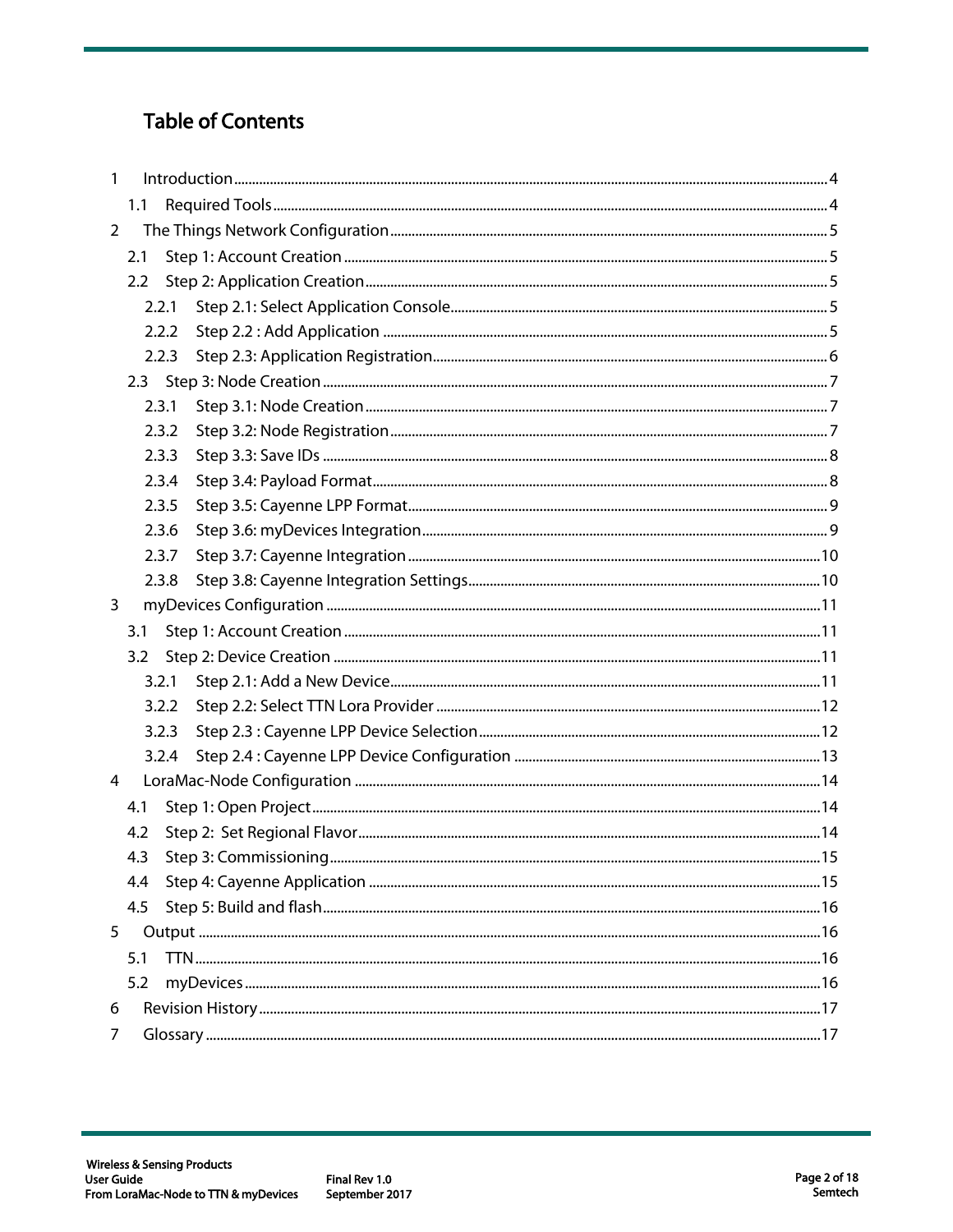#### **List of Figures**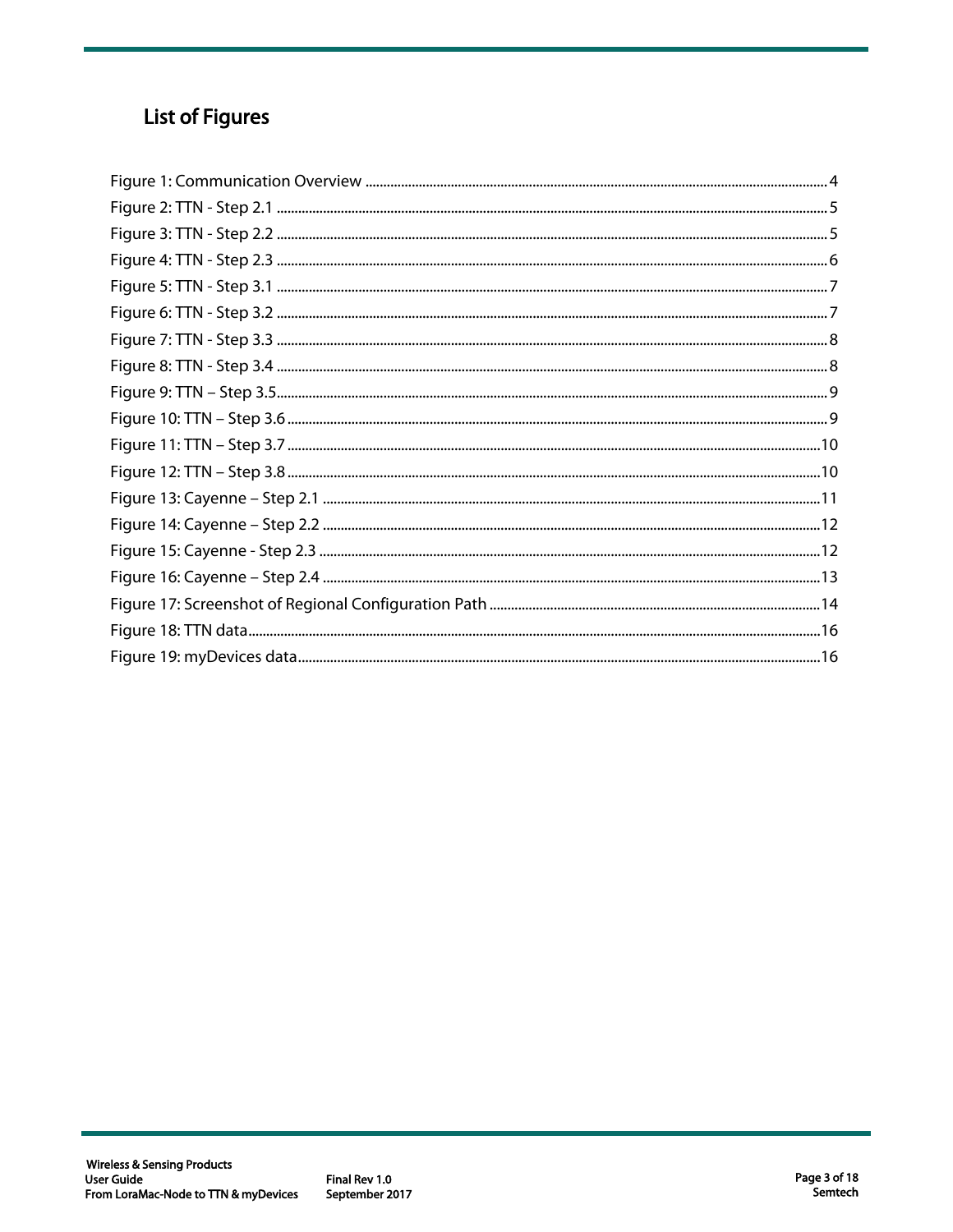#### <span id="page-3-0"></span>1 Introduction

This user guide is a step by step guide describing how to use a LoraMac-node stack to send a payload to The Things Networks (TTN), then to myDevices / Cayenne in Low Power Payload (LPP) format.



Figure 1: Communication Overview

### <span id="page-3-2"></span><span id="page-3-1"></span>1.1 Required Tools

- A board supported by LoraMac-Node
- LoraMac-Node stack available at<https://github.com/Lora-net/LoRaMac-node>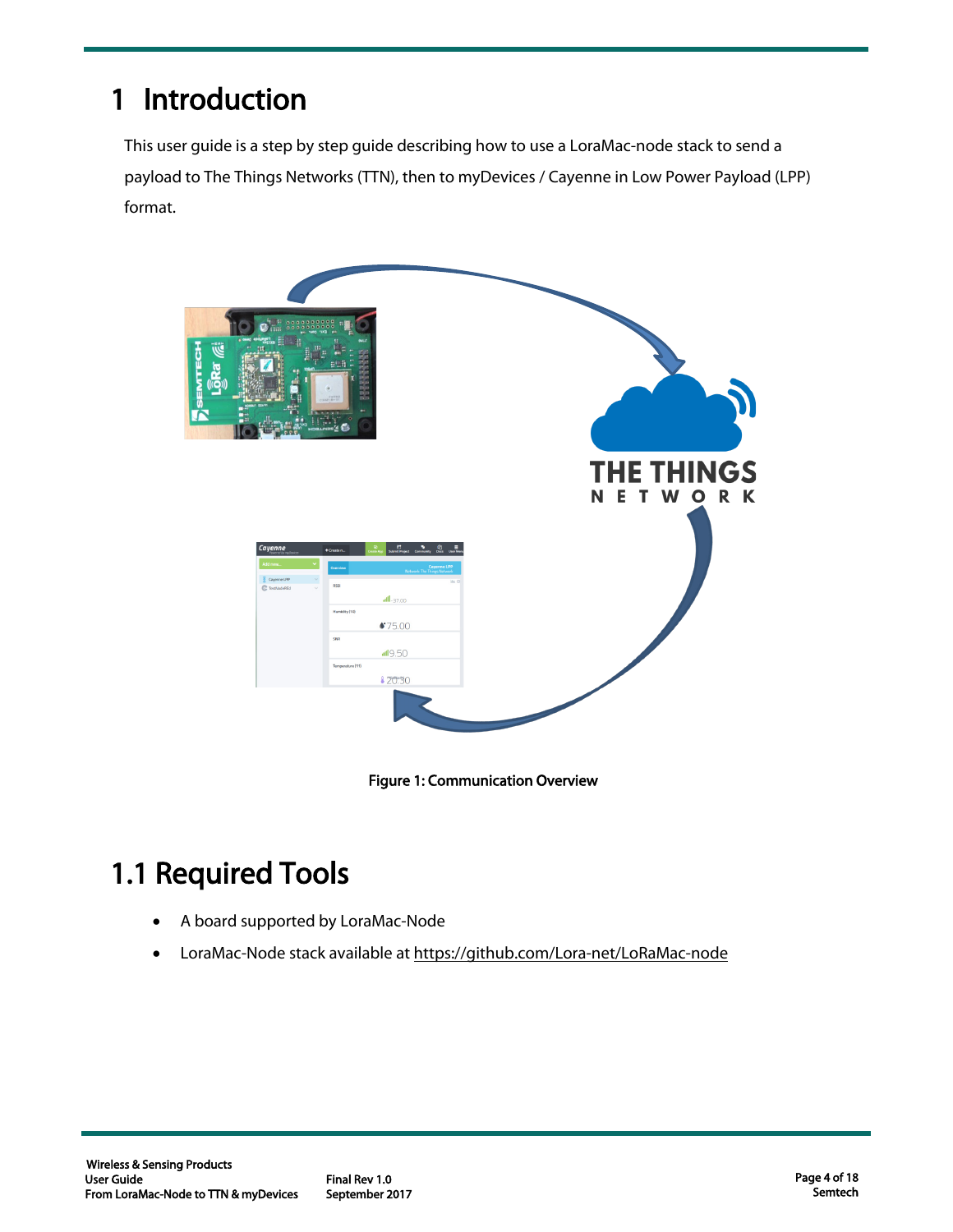### <span id="page-4-0"></span>2 The Things Network Configuration

#### <span id="page-4-1"></span>2.1 Step 1: Account Creation

If you don't have a TTN account, create one a[t https://account.thethingsnetwork.org/register.](https://account.thethingsnetwork.org/register) Then login a[t http://console.thethingsnetwork.org/](http://console.thethingsnetwork.org/)

### <span id="page-4-2"></span>2.2 Step 2: Application Creation

#### <span id="page-4-3"></span>2.2.1 Step 2.1: Select Application Console



### <span id="page-4-5"></span><span id="page-4-4"></span>2.2.2 Step 2.2: Add Application

<span id="page-4-6"></span>

#### Figure 3: TTN - Step 2.2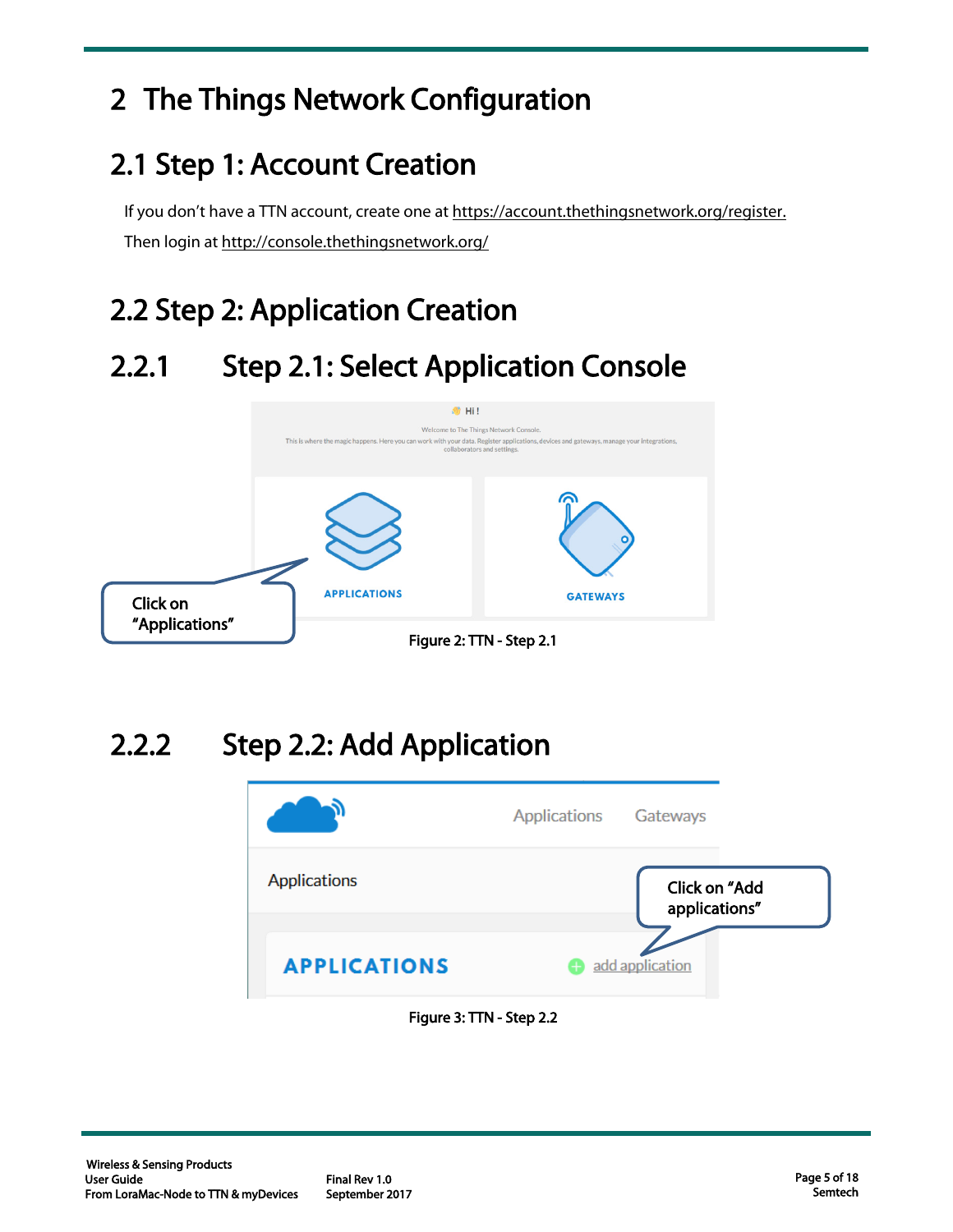### <span id="page-5-0"></span>2.2.3 Step 2.3: Application Registration

| <b>Application ID</b><br>The unique identifier of your application on the network          | 1. Add application ID                                     |
|--------------------------------------------------------------------------------------------|-----------------------------------------------------------|
| loramac_node_user_guide                                                                    |                                                           |
| <b>Description</b><br>A human readable description of your new app                         | 2. Add application<br>description                         |
| Test application from LoraMac-Node to MyDevices                                            |                                                           |
|                                                                                            | EUI issued by The Things Network<br>3. Select your region |
| <b>Handler registration</b><br>Select the handler you want to register this application to |                                                           |
| ttn-handler-eu                                                                             | 4. Click on "Add                                          |

<span id="page-5-1"></span>Figure 4: TTN - Step 2.3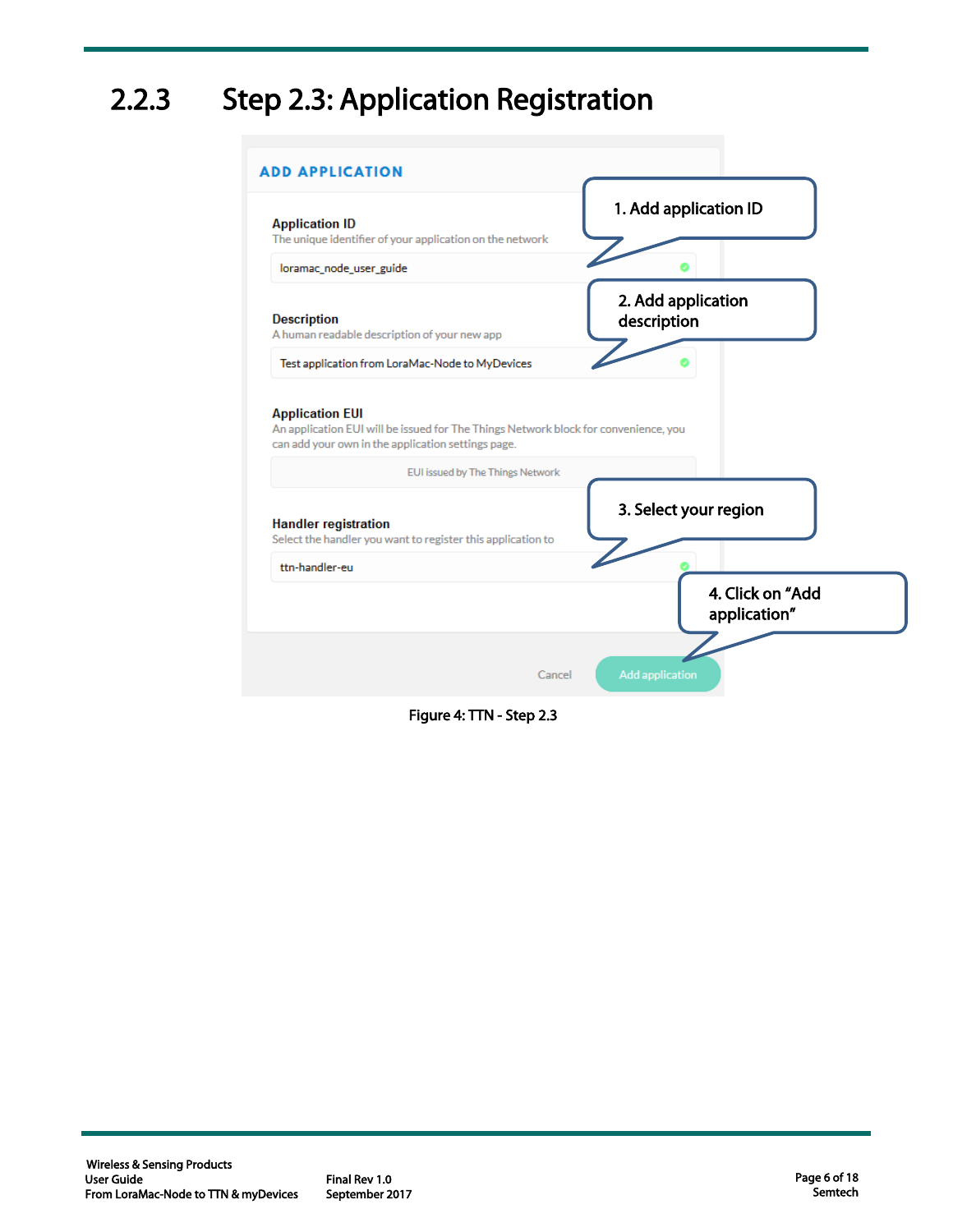#### <span id="page-6-0"></span>2.3 Step 3: Node Creation

#### <span id="page-6-1"></span>2.3.1 Step 3.1: Node Creation

| <b>APPLICATION OVERVIEW</b> |                                                             |                                            |  |
|-----------------------------|-------------------------------------------------------------|--------------------------------------------|--|
|                             |                                                             | documentation                              |  |
|                             |                                                             |                                            |  |
|                             | Description Test application from LoraMac-Node to MyDevices |                                            |  |
|                             | Created 52 seconds ago                                      |                                            |  |
|                             | Handler ttn-handler-eu (current handler)                    |                                            |  |
|                             |                                                             |                                            |  |
|                             |                                                             |                                            |  |
| <b>APPLICATION EUIS</b>     |                                                             | <b><math>\Phi</math></b> manage euis       |  |
|                             |                                                             |                                            |  |
| $\leftrightarrow$<br>圡      | 圁                                                           | Click on "register<br>device"              |  |
| <b>DEVICES</b>              |                                                             | <b>₺</b> manage devices<br>register device |  |

Figure 5: TTN - Step 3.1

#### <span id="page-6-3"></span><span id="page-6-2"></span>2.3.2 Step 3.2: Node Registration

| <b>REGISTER DEVICE</b>                                                                                                                        | hulkimport dovice         |                        |
|-----------------------------------------------------------------------------------------------------------------------------------------------|---------------------------|------------------------|
| Device ID<br>This is the unique identifier for the device in this app. The device ID will be                                                  |                           | 1. Add device ID       |
| <b>Device FUI</b><br>The device EUI is the uni<br>button<br>the EUI later.                                                                    | 2. Click on "generate"    |                        |
| <b>App Key</b><br>The App Key will be used to secure the communication between you device and the<br>network.<br>this field will be generated |                           |                        |
| <b>App EUI</b>                                                                                                                                |                           |                        |
| 70 B3 D5 7E F0 00 60 B5                                                                                                                       |                           | 2. Click on "Register" |
|                                                                                                                                               | <b>Register</b><br>Cancel |                        |

<span id="page-6-4"></span>Figure 6: TTN - Step 3.2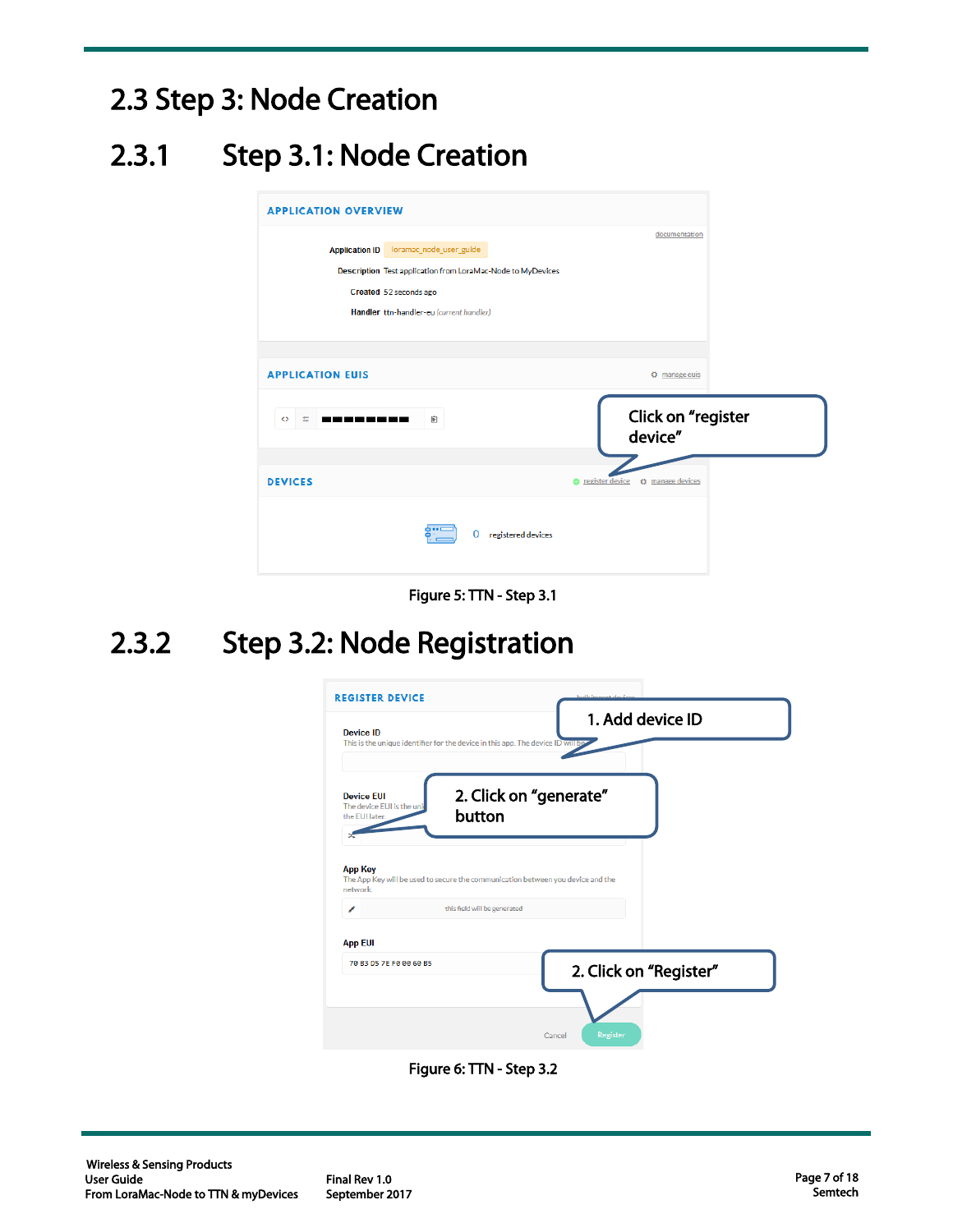#### <span id="page-7-0"></span>2.3.3 Step 3.3: Save IDs

Save "Device EUI", "Application EUI" and "App Key" for later use.

| <b>Application ID</b>    |                        | loramac_node_user_guide |                              |                                   |                             |       |            |
|--------------------------|------------------------|-------------------------|------------------------------|-----------------------------------|-----------------------------|-------|------------|
| Device ID dev_kit        |                        |                         |                              | Click on "<>" button to           |                             |       |            |
| <b>Activation Method</b> | <b>OTAA</b>            |                         |                              | have C-style values               |                             |       |            |
| <b>Device EUI</b>        | Ξ<br>$\leftrightarrow$ | msb                     |                              |                                   |                             | 曺     |            |
| <b>Application EUI</b>   |                        | msb                     |                              |                                   |                             | 崮     |            |
| App Key                  | Ξ<br>∢≽                | 0.002<br>msb            | <b>Que A.A.</b><br>0.70<br>m | $0 \leq C$<br>0.000<br>$Q \cup E$ | $A \cup C C$<br><b>QUAE</b> | 0.000 | <b>Quố</b> |
|                          | Status · never seen    |                         |                              |                                   |                             |       |            |

Figure 7: TTN - Step 3.3

#### <span id="page-7-2"></span><span id="page-7-1"></span>2.3.4 Step 3.4: Payload Format

Go back to the "Application Overview" page.

| $\Delta$ pplications $>$<br>loramac node user guide                                      |                                                  |  |                                                             |  |  |               |  |
|------------------------------------------------------------------------------------------|--------------------------------------------------|--|-------------------------------------------------------------|--|--|---------------|--|
| Overview<br><b>Devices</b><br>Integrations<br>Payload Formats<br><b>Settings</b><br>Data |                                                  |  |                                                             |  |  |               |  |
| Click on "Payload Formats"<br><b>APPLICATION OVERVIEW</b>                                |                                                  |  |                                                             |  |  |               |  |
|                                                                                          |                                                  |  |                                                             |  |  | documentation |  |
|                                                                                          | loramac_node_user_guide<br><b>Application ID</b> |  |                                                             |  |  |               |  |
|                                                                                          |                                                  |  | Description Test application from LoraMac-Node to MyDevices |  |  |               |  |
| Created 32 minutes ago                                                                   |                                                  |  |                                                             |  |  |               |  |
|                                                                                          | Handler ttn-handler-eu (current handler)         |  |                                                             |  |  |               |  |
|                                                                                          |                                                  |  |                                                             |  |  |               |  |

<span id="page-7-3"></span>Figure 8: TTN - Step 3.4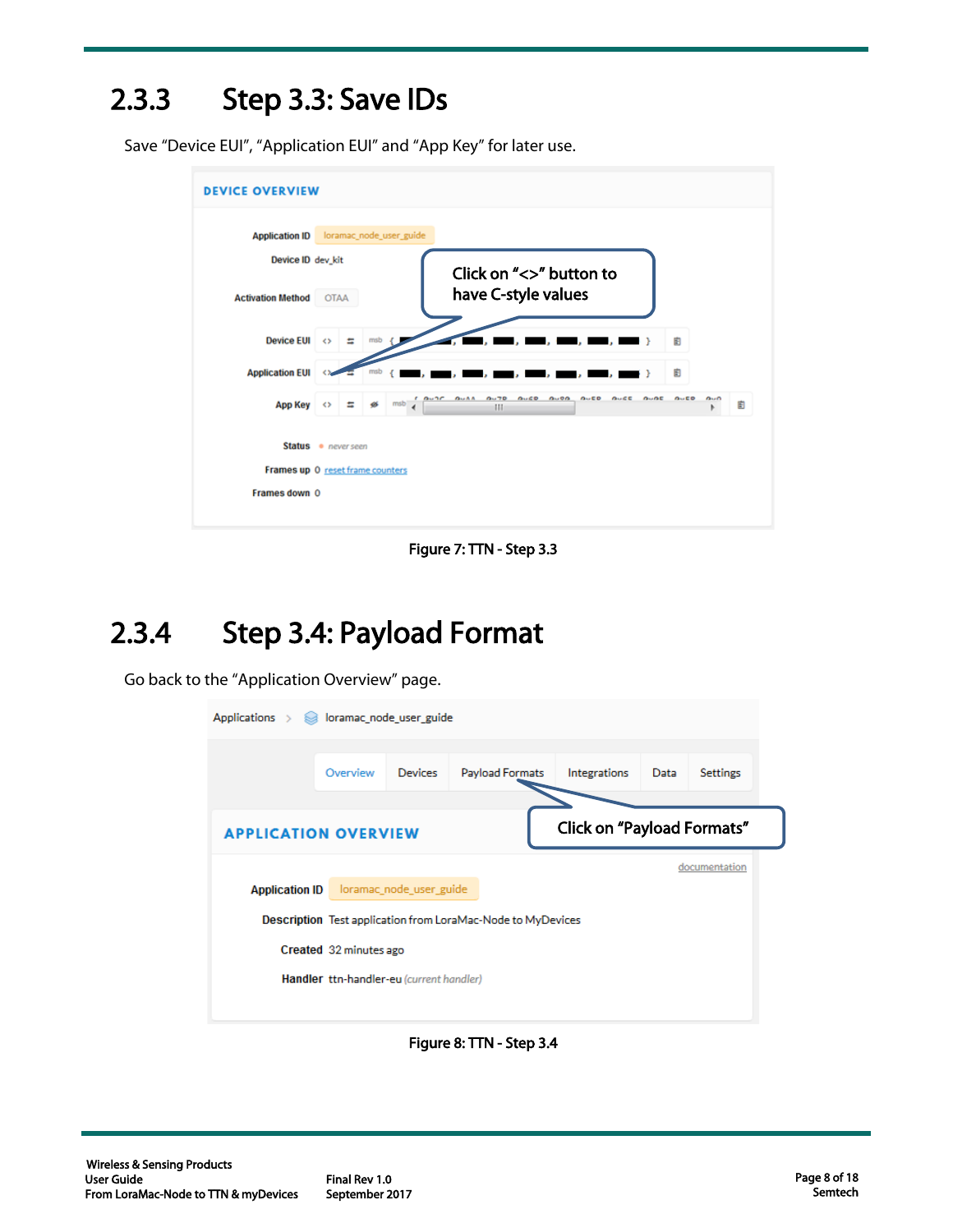#### <span id="page-8-0"></span>2.3.5 Step 3.5: Cayenne LPP Format



Figure 9: TTN – Step 3.5

#### <span id="page-8-2"></span><span id="page-8-1"></span>2.3.6 Step 3.6: myDevices Integration

In order to use Cayenne, TTN must be told to redirect data to myDevices.

<span id="page-8-3"></span>

Figure 10: TTN – Step 3.6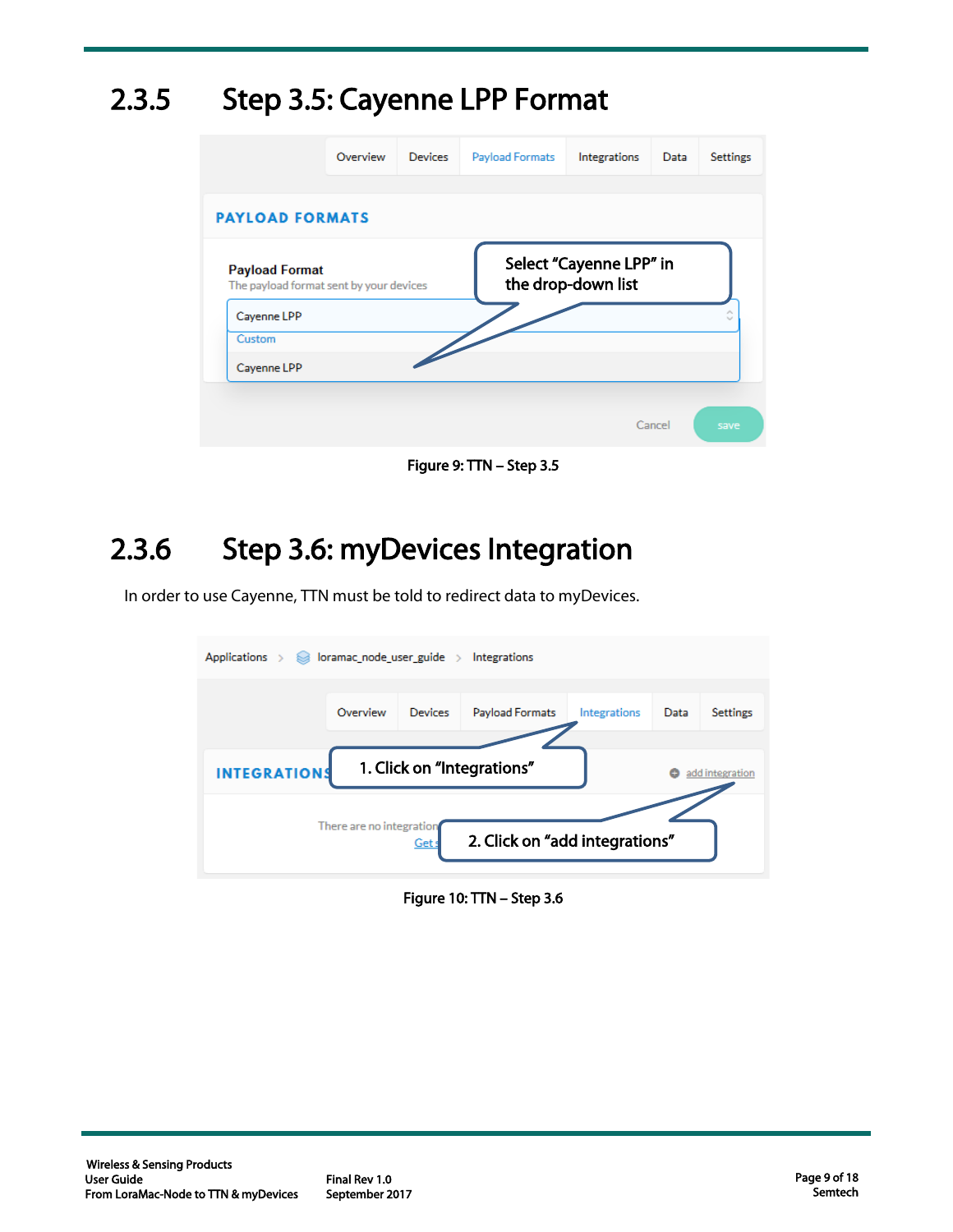### <span id="page-9-0"></span>2.3.7 Step 3.7: Cayenne Integration



Figure 11: TTN – Step 3.7

#### <span id="page-9-2"></span><span id="page-9-1"></span>2.3.8 Step 3.8: Cayenne Integration Settings

| <b>ADD INTEGRATION</b>                     |                                                                                                             |  |  |  |  |  |
|--------------------------------------------|-------------------------------------------------------------------------------------------------------------|--|--|--|--|--|
|                                            | Cayenne $(v2.4.0)$<br>myDevices<br>Quickly design, prototype and commercialize IoT solutions with myDevices |  |  |  |  |  |
| <b>Cayenne</b>                             | Cayenne<br>documentation                                                                                    |  |  |  |  |  |
| <b>Process ID</b>                          | 1. Add Process ID<br>The unique identifier of the new integration                                           |  |  |  |  |  |
| user_guide_integration                     |                                                                                                             |  |  |  |  |  |
| <b>Access Key</b>                          | 2. Select "default key" in the<br>drop-down list<br>The access key used for downlink                        |  |  |  |  |  |
| default key devices<br>default key devices | messages<br>messages                                                                                        |  |  |  |  |  |
|                                            | 3. Click on "Add integration"<br>Add integration                                                            |  |  |  |  |  |

<span id="page-9-3"></span>Figure 12: TTN – Step 3.8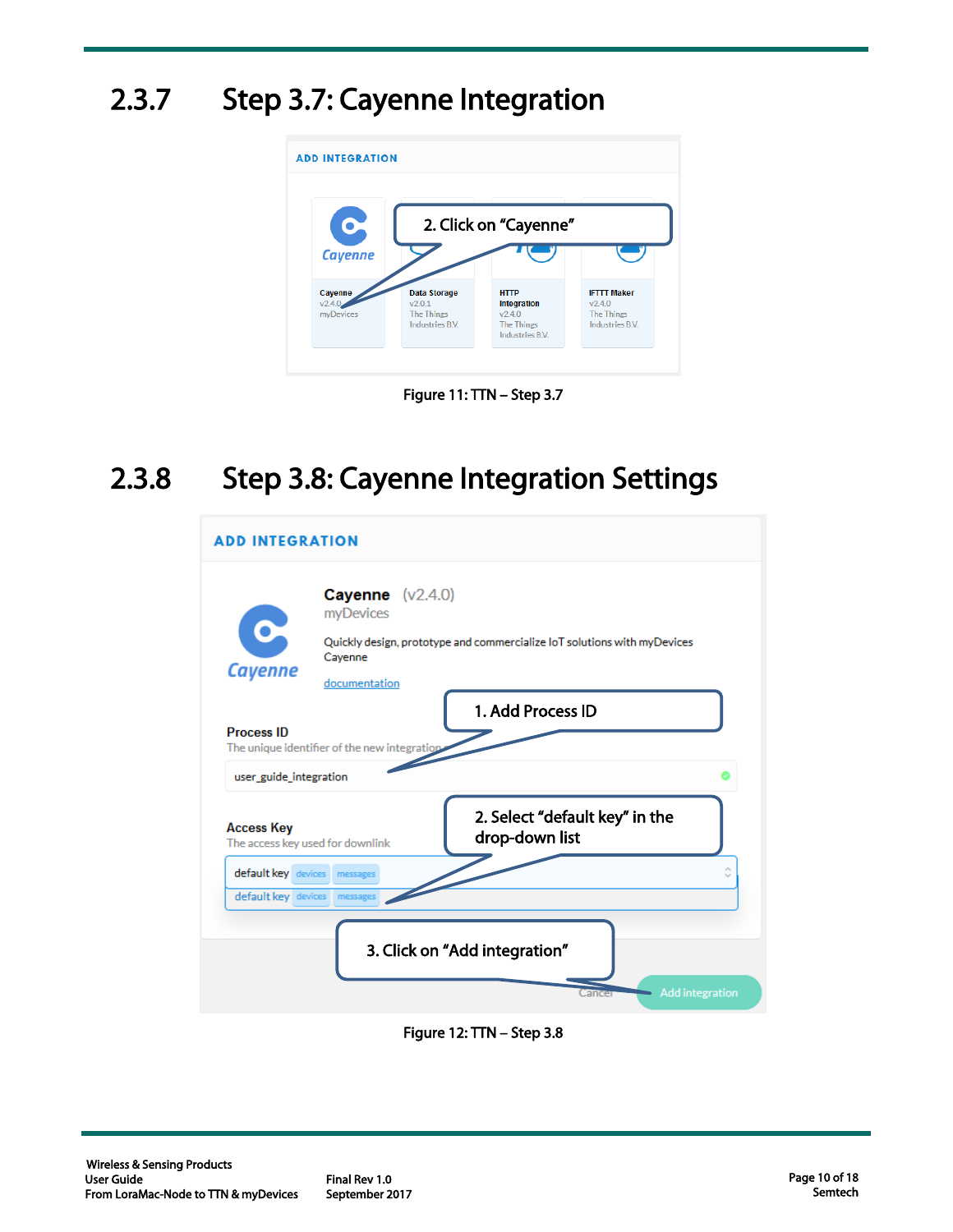### <span id="page-10-0"></span>3 myDevices Configuration

### <span id="page-10-1"></span>3.1 Step 1: Account Creation

If you have do not have a myDevices account, create one at <https://cayenne.mydevices.com/cayenne/signup> Then, login at<https://cayenne.mydevices.com/cayenne/login>

### <span id="page-10-2"></span>3.2 Step 2: Device Creation

### <span id="page-10-3"></span>3.2.1 Step 2.1: Add a New Device



<span id="page-10-4"></span>Figure 13: Cayenne – Step 2.1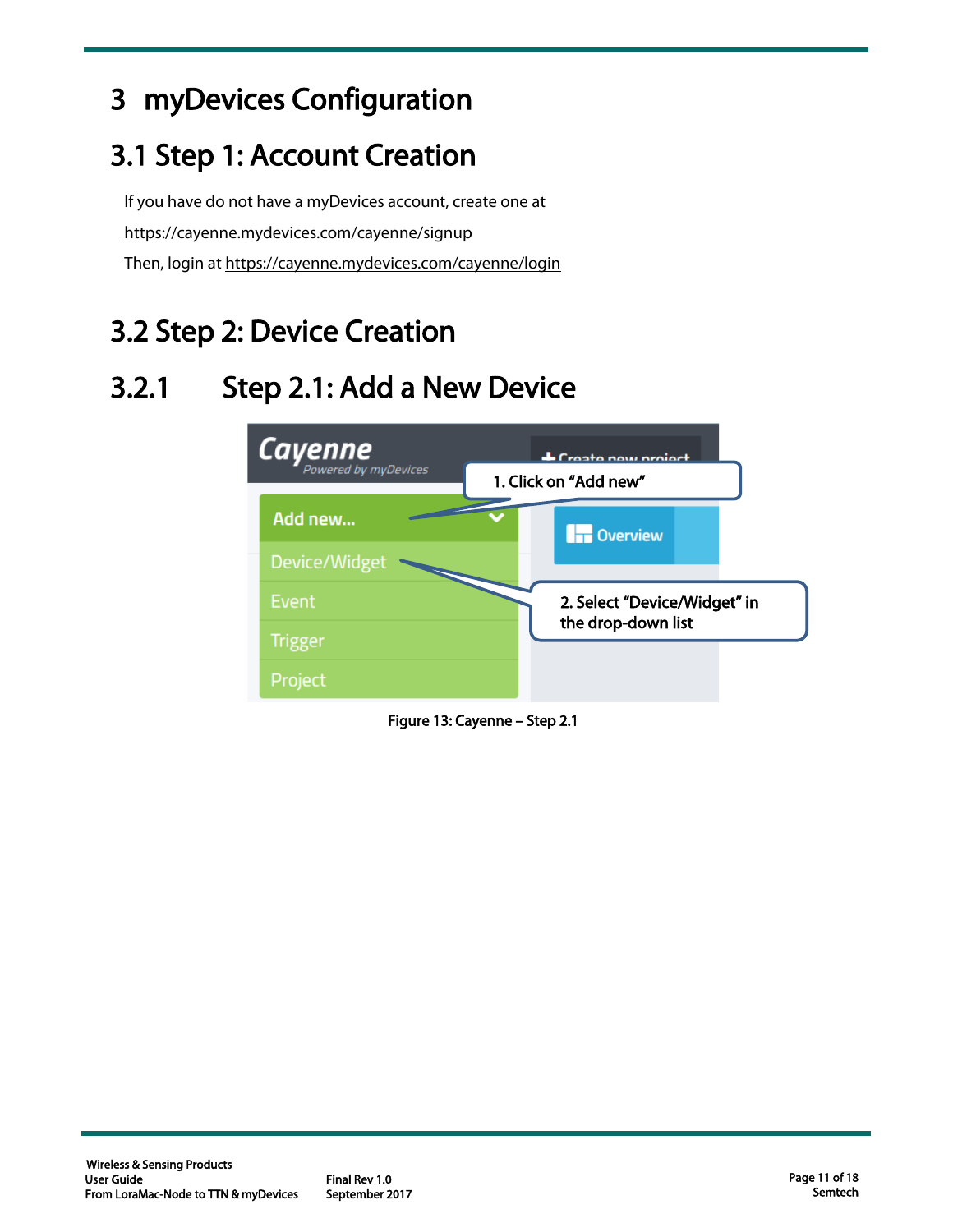#### <span id="page-11-0"></span>3.2.2 Step 2.2: Select TTN Lora Provider



Figure 14: Cayenne – Step 2.2

#### <span id="page-11-2"></span><span id="page-11-1"></span>3.2.3 Step 2.3 : Cayenne LPP Device Selection



<span id="page-11-3"></span>Final Rev 1.0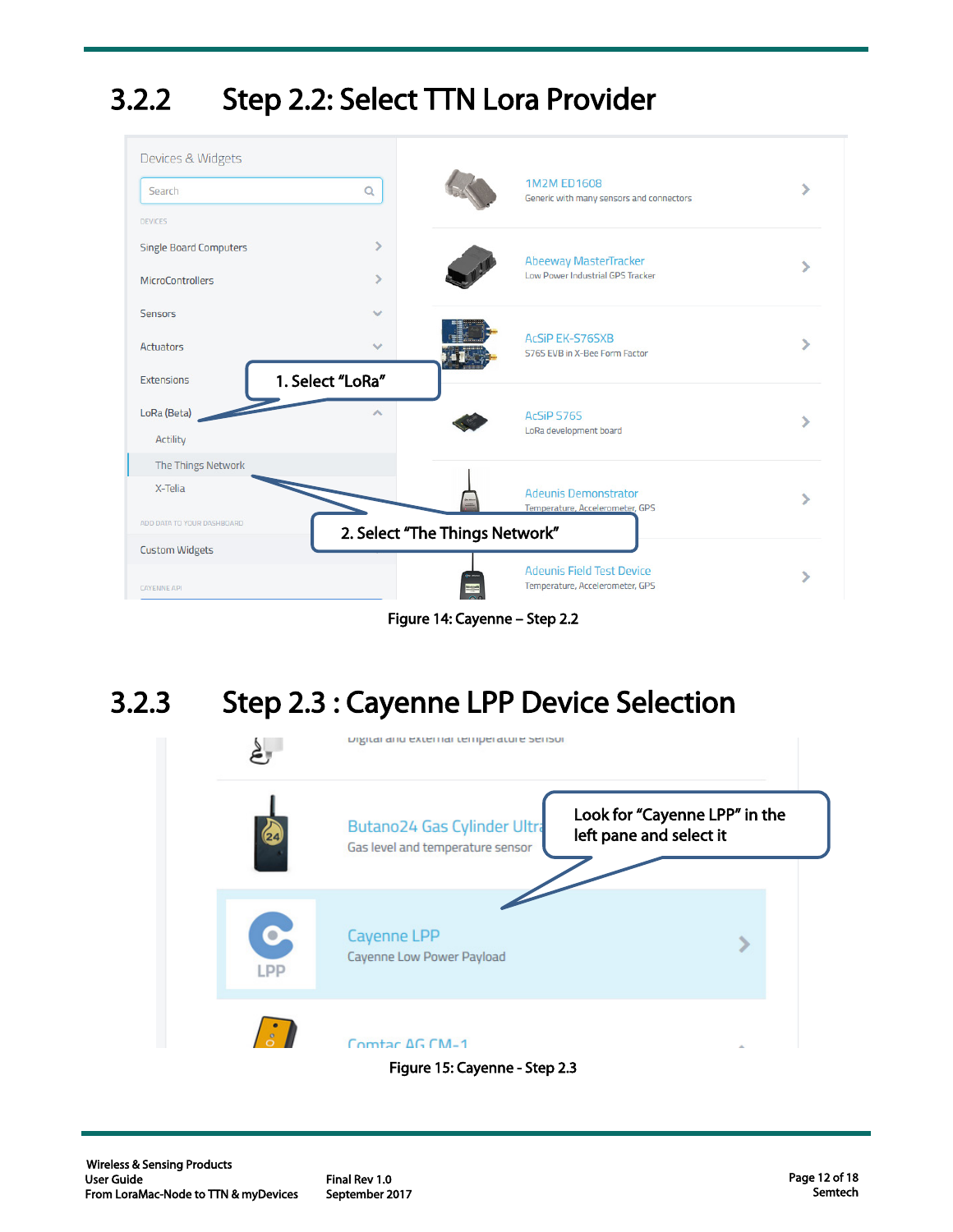#### <span id="page-12-0"></span>3.2.4 Step 2.4 : Cayenne LPP Device Configuration



<span id="page-12-1"></span>Figure 16: Cayenne – Step 2.4

Final Rev 1.0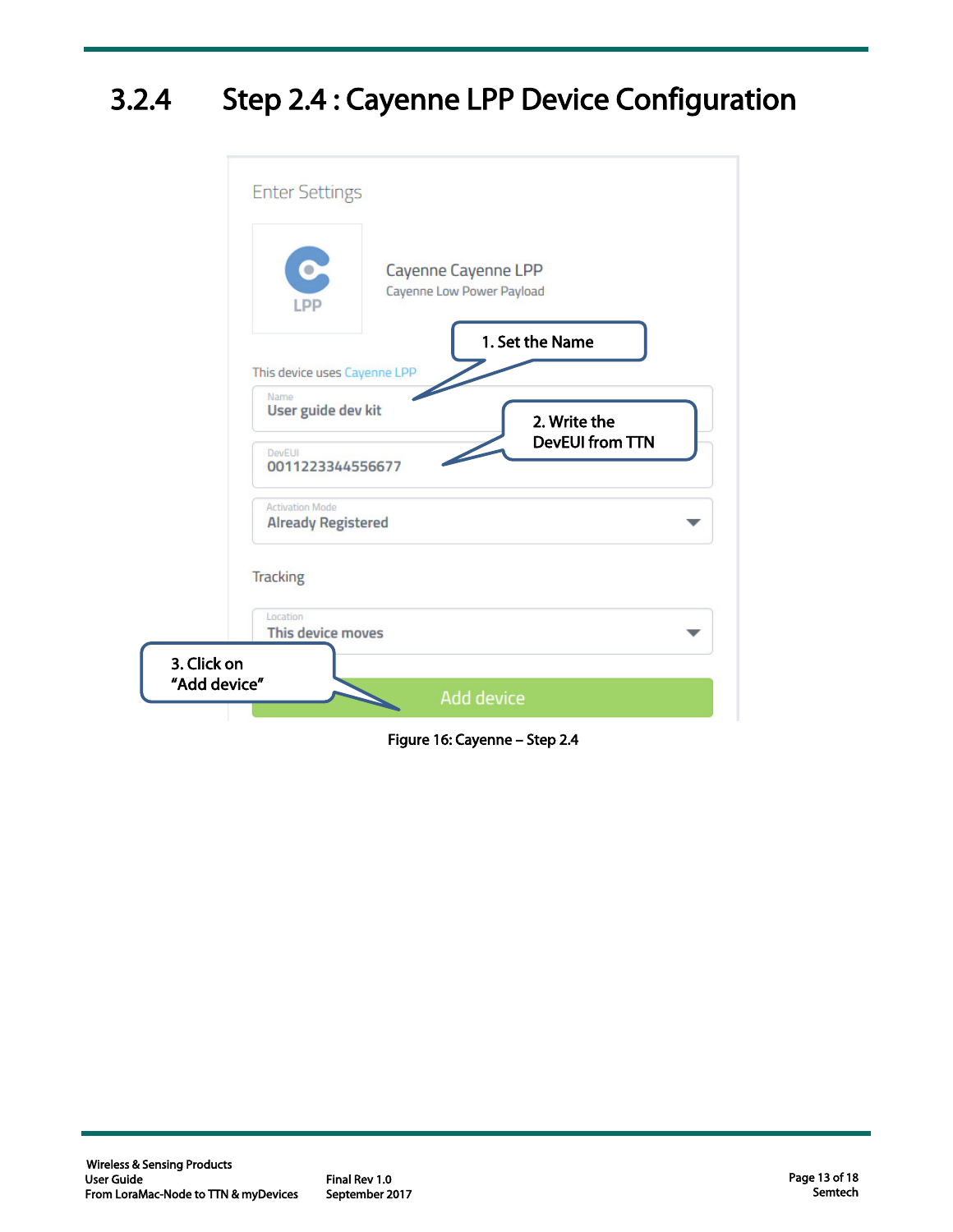#### <span id="page-13-0"></span>4 LoraMac-Node Configuration

#### <span id="page-13-1"></span>4.1 Step 1: Open Project

Open a "LoraMac/classA" project corresponding to your IDE/Board, or create it. This user guide uses Keil/STM32L052.

#### <span id="page-13-2"></span>4.2 Step 2: Set Regional Flavor

Set your regional flavor by using "REGION XXXXX" to defined or preconfigured IDE values, if any.

Current defined values are:

- REGION\_AS923
- REGION AU915
- REGION CN780
- REGION\_EU433
- REGION\_EU868
- REGION\_KR920
- REGION\_IN865
- REGION US915

<span id="page-13-3"></span>

Figure 17: Screenshot of Regional Configuration Path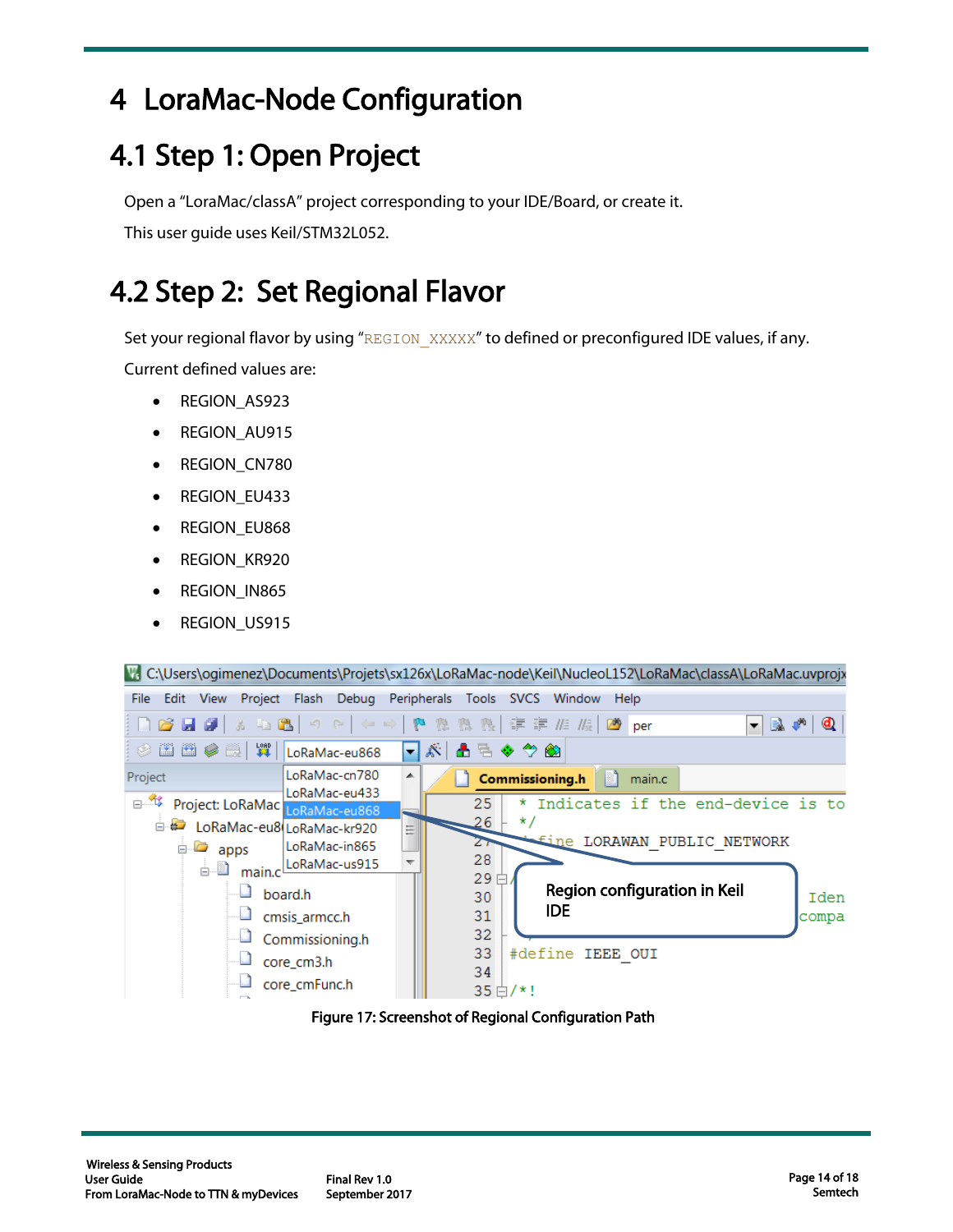#### <span id="page-14-0"></span>4.3 Step 3: Commissioning

" commissioning.h" file must be edited to personalize the device

- Change "#define OVER THE AIR ACTIVATION" to 1
- Change "#define LORAWAN DEVICE EUI" to TTN value
- Change "#define LORAWAN APPLICATION EUI" to TTN value
- Change "#define LORAWAN APPLICATION KEY" to TTN value

#### <span id="page-14-1"></span>4.4 Step 4: Cayenne Application

The application with Cayenne payload must be added in "main.c"

- Change "#define LORAWAN APP PORT" to 3
- In function "int main**(** void **)**", delete following lines in order to use the DevEUI defined in "commissioning.h" file

```
// Initialize LoRaMac device unique ID
BoardGetUniqueId( DevEui );
```
• In function "static void PrepareTxFrame**(** uint8\_t port **)**", add a new case to "**switch(** port **)**" instruction:

```
case 3:
   /* Send a static payload in Cayenne LPP format
  * Channel 10, humidity = 75 %
  * Channel 11; humidity = 20.3 \text{ °C} * See https://mydevices.com/cayenne/docs/lora/#lora-cayenne-low-power-payload
   */
  AppDataSize = 7;
 AppData[0] = 10; // Channel
  AppData[1] = 104; // Type
  AppData[2] = 150;
 AppData[3] = 11; // Channel
  AppData[4] = 103; // Type
  AppData[5] = 0;
  AppData[6] = 203;
  break;
```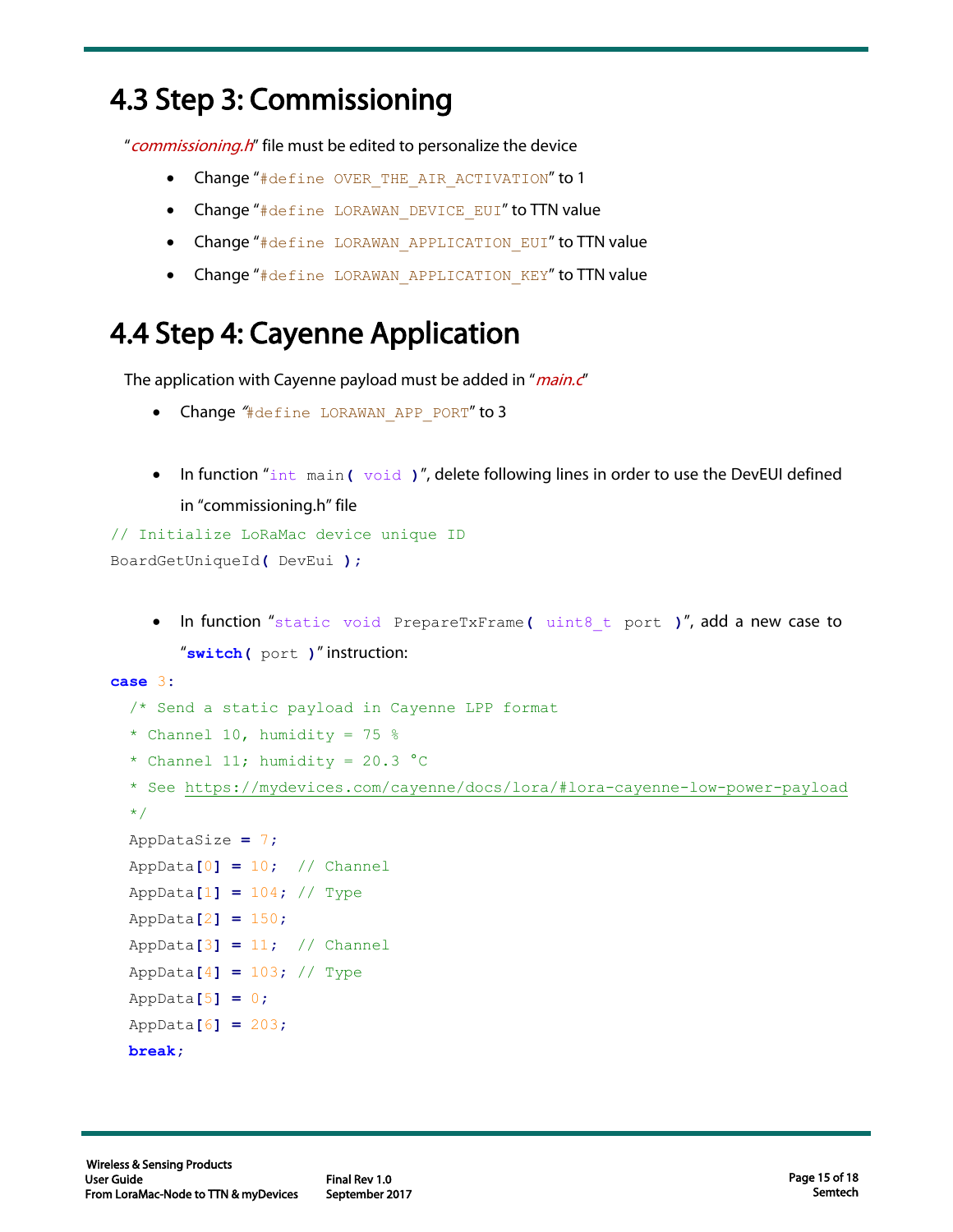#### <span id="page-15-0"></span>4.5 Step 5: Build and flash

Build the program then flash your board.

#### <span id="page-15-1"></span>5 Output

After all these steps have been performed, data should appear in TTN and myDevices.

# <span id="page-15-2"></span>5.1 TTN

Go to the page Application -> Device -> Data:

| Applications > $\otimes$ loramac_node_user_guide > Devices > $\otimes$<br>$dev_k$ it > Data |        |              |             |                    |       |  |                                                                             |          |      |                              |
|---------------------------------------------------------------------------------------------|--------|--------------|-------------|--------------------|-------|--|-----------------------------------------------------------------------------|----------|------|------------------------------|
|                                                                                             |        |              |             |                    |       |  |                                                                             | Overview | Data | <b>Settings</b>              |
| <b>APPLICATION DATA</b>                                                                     |        |              |             |                    |       |  |                                                                             |          |      | Il pause <sup>tr</sup> clear |
| <b>Filters</b>                                                                              | uplink | downlink     | activation  | ack                | error |  |                                                                             |          |      |                              |
| $-13:18:09$                                                                                 | time   | counter      | port<br>0   |                    |       |  |                                                                             |          |      |                              |
| $\blacktriangle$ 13:18:09                                                                   |        | $\mathbf{1}$ | 3           | retry<br>confirmed |       |  | payload: 0A 68 96 0B 67 00 CB relative_humidity_10: 75 temperature_11: 20.3 |          |      |                              |
| $-13:18:04$                                                                                 |        |              | $\mathbf 0$ |                    |       |  |                                                                             |          |      |                              |
| $\blacktriangle$ 13:18:04                                                                   |        | $\mathbf{1}$ | 3           | retry<br>confirmed |       |  | payload: 0A 68 96 0B 67 00 CB relative_humidity_10: 75 temperature_11: 20.3 |          |      |                              |

Figure 18: TTN data

### <span id="page-15-4"></span><span id="page-15-3"></span>5.2 myDevices

Widgets automatically appear in the dashboard when myDevices receives a packet.

<span id="page-15-5"></span>

| <b>THE Overview</b>                      |                                 |                                     |                    |
|------------------------------------------|---------------------------------|-------------------------------------|--------------------|
| $\triangle$ $\Omega$<br>Temperature (11) | $\mathbf{M}$ O<br>Humidity (10) | $\triangle$ $\Omega$<br><b>RSSI</b> | ALC:<br><b>SNR</b> |
| 120.30                                   | $\bullet$ 75.00                 | $III - 20.00$                       | <b>NR SIIII.</b>   |
| <b>Celsius</b>                           | Percent (%)                     | dBm                                 | <b>Decibels</b>    |

Figure 19: myDevices data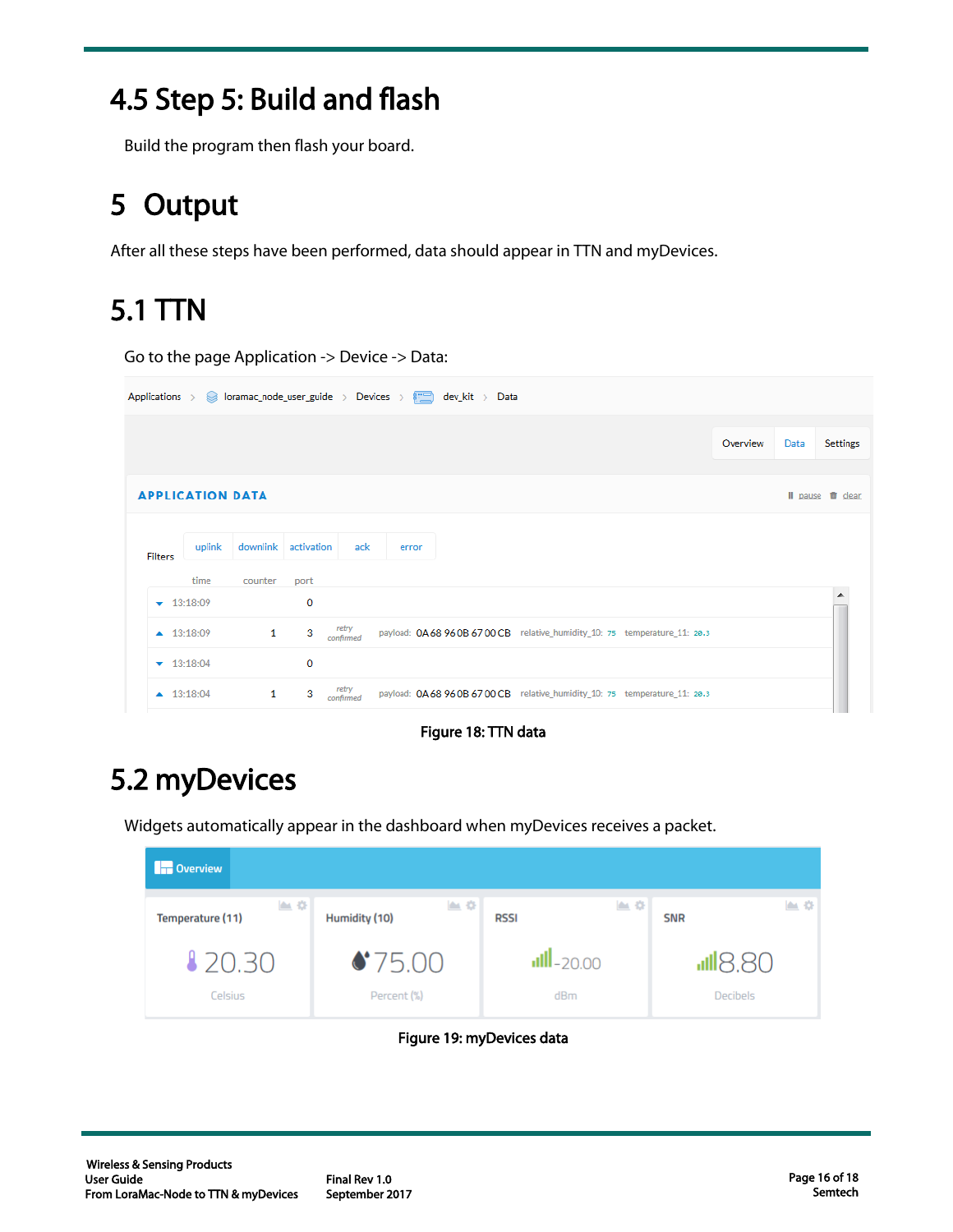# <span id="page-16-0"></span>6 Revision History

| Version | Date                           | <b>Modifications</b> |
|---------|--------------------------------|----------------------|
| 1.0     | September 2017   First Release |                      |

# <span id="page-16-1"></span>7 Glossary

| LoRa®          | LOng RAnge modulation technique                        |
|----------------|--------------------------------------------------------|
| <b>LoRaWAN</b> | LoRa <sup>®</sup> low power Wide Area Network protocol |
| I PP           | Low Power Payload                                      |
| <b>TTN</b>     | The Things Network                                     |